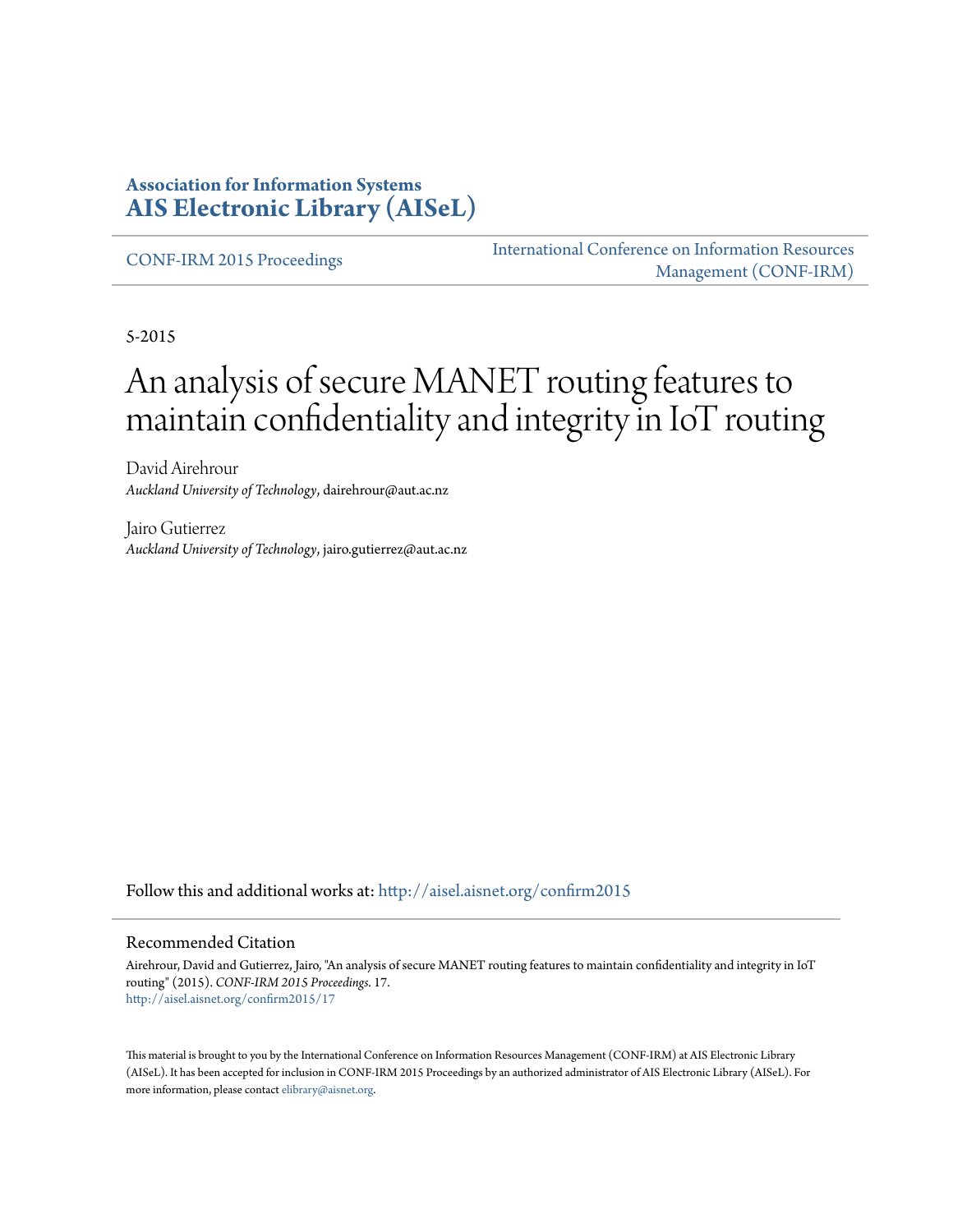## **R33. An analysis of secure MANET routing features to maintain confidentiality and integrity in IoT routing**

David Airehrour Auckland University of Technology [dairehrour@aut.ac.nz](mailto:dairehrour@aut.ac.nz)

Jairo Gutierrez Auckland University of Technology [jairo.gutierrez@aut.ac.nz](mailto:jairo.gutierrez@aut.ac.nz)

### *Abstract*

The Internet of Things (IoT) is fast becoming a global phenomenon and many issues are arising such as standardization, deployment of IPv6, sensors' energy requirements and security among others. However, without a secure network routing system IoT nodes will be exposed to malicious activities on the network, data compromises, privacy invasion and even acts of terrorism could be perpetrated via the teeming billions of IoT nodes. Various MANETs secure routing protocols have been proposed by researchers which could be utilized in the development of secure routing protocols for the Internet of things, thus the study of these secure MANET routing protocols will give a direction for the development and incorporation of secure routing in the Internet of Things. This paper surveys secure routing protocols in MANETs while proposing some secure MANET routing features for enshrining confidentiality and integrity in IoT routing. This paper also discusses research trends and future directions in the area of security of IoT networks.

*Keywords:* MANET, WSN, IoT, M2M, H2M, H2H, RFID, RPL, LLN, 6LoWPAN, 6TiSCH.

### **1. Introduction**

With the advancement in mobile computing and wireless communications, a new paradigm known as the Internet of Things (IoT) is swiftly generating a lot of research interest and significant industrial and commercial applications. The Internet of Things (IoT) refers to the pervasive interconnectivity of various devices communicating and exchanging data with one another. These devices have built-in sensing and communication interfaces such as sensors, radio frequency identification devices (RFID), Global Positioning System (GPS), infrared sensors, laser scanners, actuators, wireless LANs and even Local Area Networks (LANs) interfaces [\(Zhao & Ge, 2013\)](#page-9-0). These "things" can be connected to the internet and hence could be controlled and managed remotely. These devices could interact among themselves: i.e. Machine to Machine (M2M) communications by way of sending and receiving data, sensing temperature, pressure etc. while transmitting that data to other devices for further processing or corresponding actions [\(Xu, Ding, Zhao, Hu, & Fu, 2013\)](#page-9-1). Various researchers have indicated that WSN and RFID are the main driving forces for IoT and the popularization of WSN will see the growth of IoT as there will be a proliferation of M2M devices across the globe [\(Xu et al.,](#page-9-1)  [2013\)](#page-9-1). Cisco and Ericsson estimated that by 2020 there will be 50 billion devices communicating with one another [\(CISCO, 2013;](#page-8-0) [Ericsson, 2011;](#page-8-1) [Evans, 2011\)](#page-8-2). The driving aim of IoT is to connect machine to machine (M2M), human to human (H2H), human to machine (H2M) while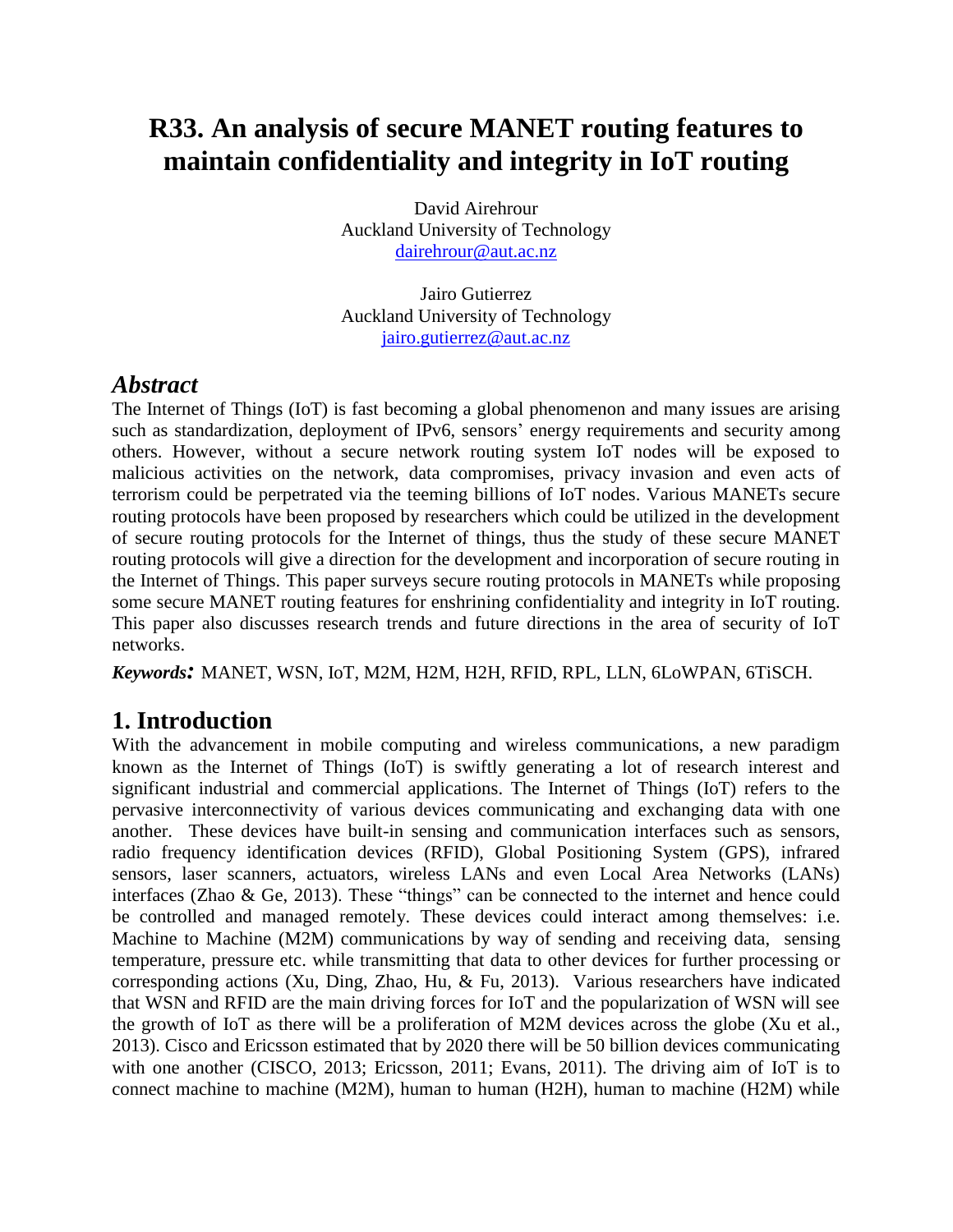providing ease of communication, identification, management and control among the devices [\(Zhao & Ge, 2013\)](#page-9-0). There are numerous opportunities and benefits of IoT to mankind and these include: wildlife monitoring, environmental monitoring (pollution, water reservoir observation), e-health systems and monitoring, smart grids etc.[\(Park, Crespi, Park, & Kim\)](#page-9-2). In essence, IoT will bring about a wide range of smart services and applications beneficial to individuals and organisations in achieving great comfort and ease in their everyday lives through the connection of machine-to-machine (M2M), human-to-machine (H2M) and human-to-human (H2H) in diverse ways, at any place and at any time [\(International Telecommunication Union, November,](#page-8-3)  [2005;](#page-8-3) [Park et al.\)](#page-9-2). However, The Internet of Things currently is not without a number of interesting research challenges including: the unique identification of objects on the network, the representation and storage of exchanged messages and issues around communication protocols and security [\(Giusto, 2010;](#page-8-4) [Gubbi, Buyya, Marusic, & Palaniswami, 2013;](#page-8-5) [Xu et al., 2013\)](#page-9-1). Security in IoT is quite different from Internet security and in particular routing security, for the latter is far more complicated due to the need to provide safety for the routing information and information payload that will traverse heterogeneous networks made up of billions of devices in a wireless form. It is therefore, necessary that concentrated research work for each aspect of security problems be effectively embarked upon in ensuring a stable IoT [\(Giusto, 2010;](#page-8-4) [Zhao &](#page-9-0)  [Ge, 2013\)](#page-9-0). In securing the routing traffic of IoT, secure MANET routing features is an area worthy of study in designing secure routing protocols for the Internet of Things (IoT).

Mobile Ad hoc NETwork (MANET) is a collection of mobile devices (called nodes) that communicate with each other without the use of infrastructure such as access points or base stations. These networks are self-configuring, capable of self-directed operations and are easily deployable; hence they are referred to as Self-Organising Networks (SONs). Nodes cooperate to provide connectivity and operate without centralized administration [\(Ilyas, 2003\)](#page-8-6).

This paper takes a look at the need for exploiting secure MANET routing properties such as confidentiality and integrity in IoT routing. The contribution of this paper is threefold. Firstly, we introduce the subject of Internet of Things, what it is and its future trends. Secondly, the paper introduces Mobile Ad hoc Network (MANET), secure routing protocols and features that have been developed by various researchers. Thirdly, the paper argues for the need for secure routing for the Internet of Things.

### **2. Security and the Internet of Things**

The security of information has always been an issue for mankind[\(Namuduri, Wan, &](#page-9-3)  [Gomathisankaran, July 29, 2013\)](#page-9-3). How can we effectively protect information so that it does not get into the wrong hands? In the early days steganography was employed [\(Islam & Shaikh, 2013\)](#page-8-7) in hiding important information. Today, with the introduction of computers and networks, security has taken a new dimension and its importance cannot be overemphasized. The Internet of Things promises to be both evolutionary and disruptive; however, the fundamental requirements ensuring the security of the Internet of Things (which is also a representation of any ad hoc network) remains a challenge as the important features or properties required of any good ad hoc network must consist of the following: availability, authenticity, non-repudiation, confidentiality and integrity [\(Mishra, 2008\)](#page-9-4). This paper focuses on confidentiality and integrity in maintaining safe routes within the IoT network.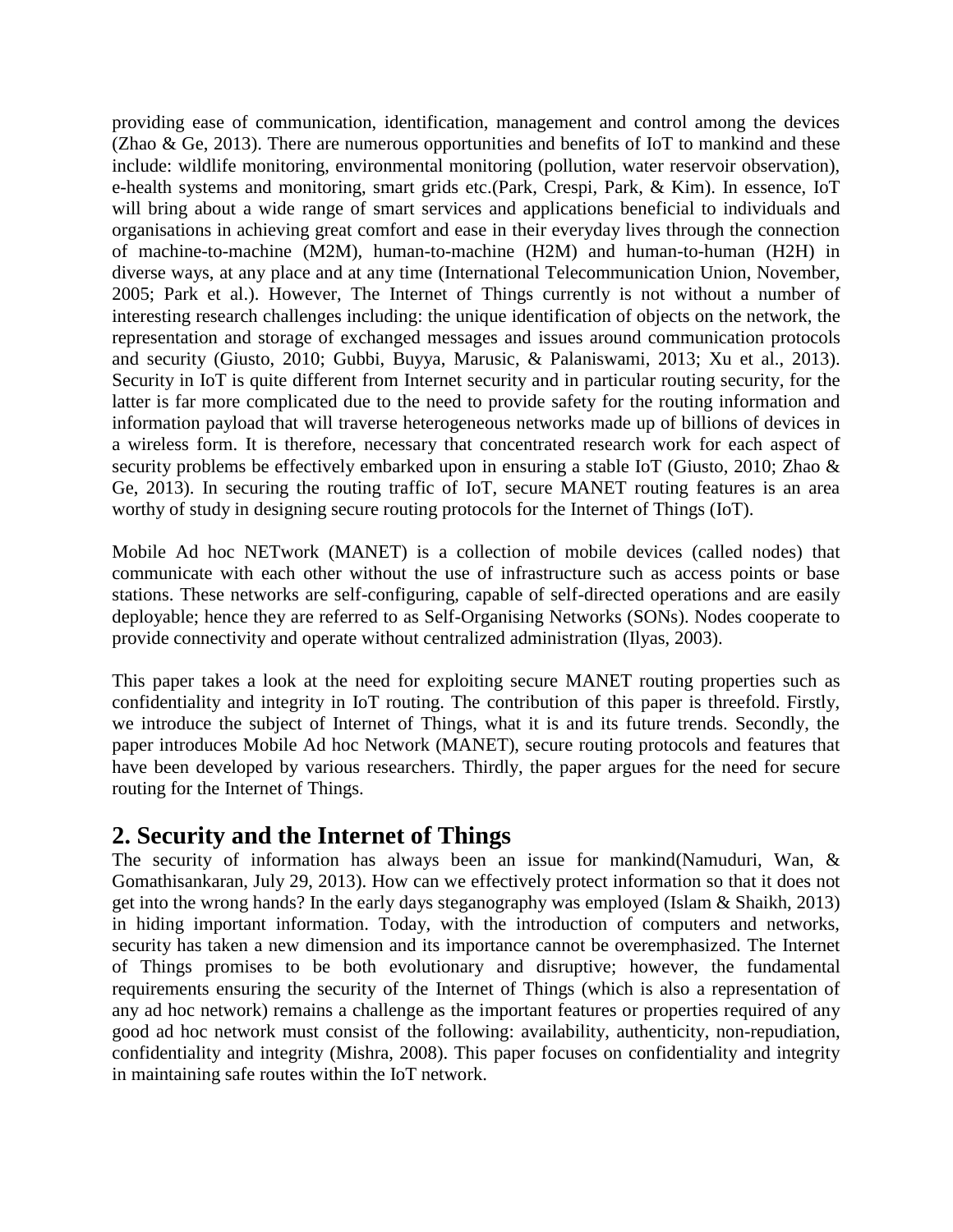- i. *Confidentiality:* Confidentiality guarantees information does not get divulged to the wrong source. In ad hoc networks, it ensures malicious nodes do not gain unauthorized access to vital routing or data information either from any legitimate node or while such information is in transit.
- ii. *Integrity:* This is the assurance that data received by a destination node has not been changed in transit either through collision or via a deliberate tampering by an untrusted node while in transit and the data received was as originally sent.

### **3. IoT architecture**

The idea on the evolution of IoT started at the Massachusetts Institute of Technology (MIT) from a work at the Auto-id center in 1999. This group was conducting research in networked radio identification (RFID) and emerging sensing Technologies [\(Wikipedia: The free encyclopedia,](#page-9-5)  [November, 2014\)](#page-9-5). By 2003, 500 million devices were connected online while the population was estimated to be 6.3 billion [\(Evans, 2011\)](#page-8-2). However, with the rapid proliferation of smart phones and tablets over the years there where about 12.5 billion devices connected online as of 2010 while the population of the world stood at 6.8 billion [\(Evans, 2011\)](#page-8-2). The ratio of devices per person was almost one person to two devices in 2010. Today, with the increase in technological innovation and the continuous growth of smart phones, phablets and tablets the ratio is certain to be larger. In a research conducted in China [\(Zhang, Zhang, Yang, Cheng, & Zhou, January 14,](#page-9-6)  [2009\)](#page-9-6), the authors showed that the internet doubles its size every 5.32 years. With this result it is obvious that the number of devices that will be online and communicating with themselves (M2M) will be quite large and hence the need to have secure communication among the devices. Today, IoT has become a hot topic and thriving research area both in academia and industry as these technologies are set to revolutionize the way we do many things. The hierarchical model for IoT as proposed by [\(Miao, Ting-Jie, Fei-Yang, Jing, & Hui-Ying, 2010\)](#page-9-7) is widely accepted. This model proposes a three-tier layer structure defined by its functions consisting of a perception layer, network layer and application layer. This is further explained below:

#### *i. Perception Layer*

The perception layer is the sense organ of IoT. It aims at recognizing objects and gathering information. This layer includes RFID tags, 2-D barcode labels and readers, terminals, GPS, camera, sensors and sensor network.

#### *ii. The network layer*

This layer represents the nucleus of IoT. It processes and transmits information received from the perception layer to the application layer. The network layer comprises of the following: information center, intelligent processing center, Internet network systems and network management center.

#### *iii. The Application Layer*

This layer is a fusion of IoT's socio-business requirements in order to realize the in-depth capabilities of the technology. This layer represents the confluence of IoT and industrial technology with a mix of industrial needs and machine intelligence. However, the IoT is still in its infancy and many researchers still consider it a "cloud-castle" as it is still in its formative stage and does not yet have a definite form [\(Miao et al., 2010\)](#page-9-7). [\(Miao et al., 2010\)](#page-9-7) advised that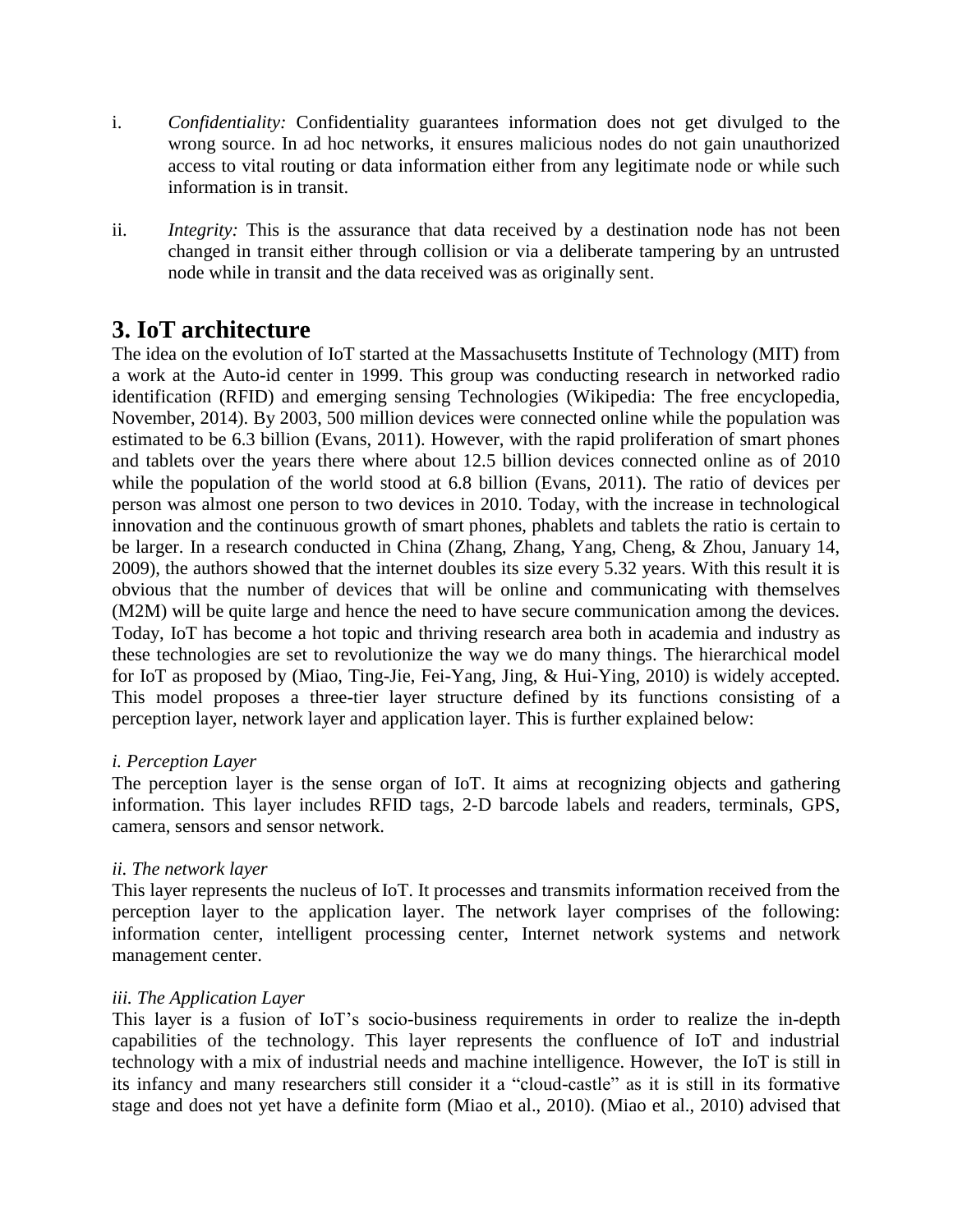for a proper understanding of IoT, the two system structure of IoT namely; *the Internet and communications network* should be analyzed in order to gain better understanding of IoT and hence create a better architecture for the Internet of Things.

### **3.1 Secure Routing in MANETs and IoT**

Designing secure and efficient routing protocols for MANETS is a primary challenge but, extremely useful in maintaining network route information and security. A lot of secure routing protocols for MANETs use multi-hop rather than single-hop routing to deliver packets to their destination. Many designs adopted for secure routing have been through the use of cryptography techniques in which the security of mobile nodes is assured by the hop-by-hop authentication among the nodes and all intermediate nodes are required to cryptographically confirm the digital signatures attached to the routing information [\(Djenouri, Khelladi, & Badache, 2005\)](#page-8-8). In other designs, a trust metric system is utilized [\(Djenouri et al., 2005\)](#page-8-8). Nonetheless, in all systems for secure routing, the underlying idea is to integrate more information into the routing messages, routing table data exchanges, and other security related operations which are introduced in these protocols thereby securing and enhancing how the routing information and packets are sent over the wireless channel though at a little performance cost. However, if a secure routing protocol experiences excessive overheads that make it inefficient this makes such a protocol practically useless. Table 1 gives a summary of some notable secure routing protocols that have been proposed and implemented, their secure properties (defence mechanism) and the techniques adopted.

### **4.0 IoT routing protocols and security**

#### *i. 6LoWPAN*

6LoWPAN is an IETF-standardized IPv6 adaptation layer (data link layer) which enables IP connectivity over low power and lossy networks [\(Bhalaji, 2009;](#page-8-9) [Internet Engineering Task Force](#page-8-10)  [\(IETF\), December, 2014\)](#page-8-10). This is seen as the foundation for the network build up for the Internet of Things such as smart homes, smart cities and industrial control systems [\(Kantzavelou,](#page-8-11)  [Tzikopoulos, & Katsikas, May 29 -](#page-8-11) 31 2013). A large number of applications utilize 6LoWPAN for IP-based communication through an upper layer protocol such as the RPL routing protocol. 6LoWPAN essentially adjusts IPv6 packets into frames of 127 bytes – a frame size requirement that low power sensor devices can utilize among themselves. Also, 6LoWPAN supports the transmission of large-sized IPv6 packets on the data link layer of the IEEE 802.15.4. 6LoWPAN also provides fragmentation support at the adaptation layer. Although the system of fragmentation makes processes such as buffering, forwarding and processing of fragmented packets resource expensive on these already resource constrained devices. Rogue nodes can send duplicate, overlapping or stale fragments to disrupt the network [\(Hummen et al., April 17-19,](#page-8-12)  [2013\)](#page-8-12).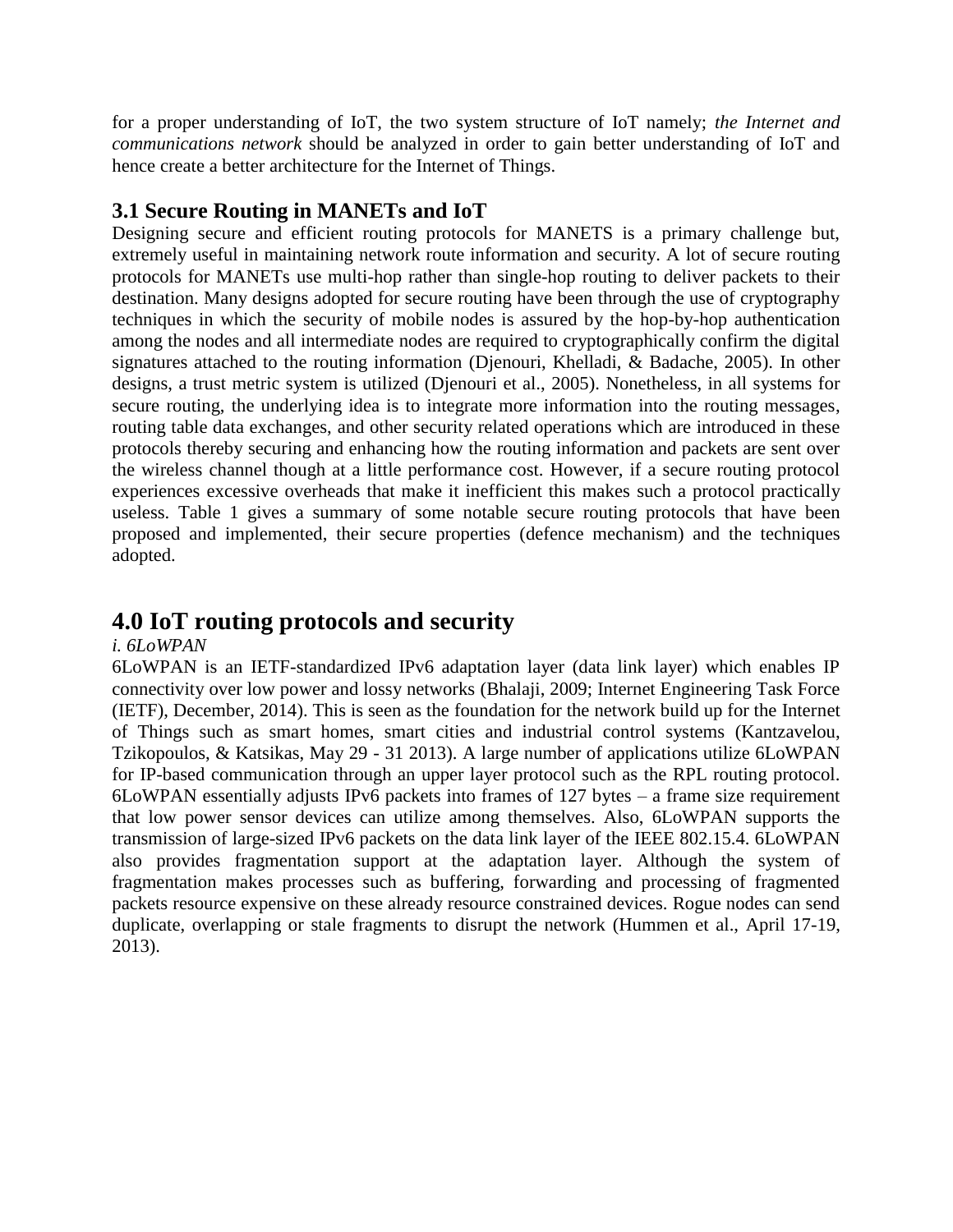| <b>Protocols</b><br><b>Technique</b><br><b>Base</b><br><b>Attacks</b><br><b>Brief Description</b><br><b>Addressed</b><br>Routina       |  |
|----------------------------------------------------------------------------------------------------------------------------------------|--|
| Protocol                                                                                                                               |  |
| <b>SEAD</b><br><b>DSDV</b><br>Authentication<br>Various forms of<br>It uses efficient one-way hash functions to authenticate the       |  |
| DoS attacks and<br>lower bound of the distance metric and sequence number<br>and Hashing                                               |  |
| routing loops<br>in the routing table.                                                                                                 |  |
| <b>DSR</b><br>MAC, Hashing<br>Using a hash chain and MAC list, verifies the integrity of<br><b>ARIADNE</b><br>Worm hole                |  |
| the messages using roué request<br>attacks.                                                                                            |  |
| Modification and                                                                                                                       |  |
| <b>Fabrication attacks</b>                                                                                                             |  |
| ZRP<br><b>SRP</b><br>Encryption<br>Establish security association using public key and then<br>Modification,                           |  |
| Replay and<br>encrypt the communication using public key                                                                               |  |
| <b>Fabrication attacks</b>                                                                                                             |  |
| SQ <sub>o</sub> S<br>Limit DoS attack<br>This protocol utilizes symmetric cryptography which<br>Symmetric<br>Reactive                  |  |
| incorporates hash chains and MW-chains. The authors<br>Cryptography<br>routing<br>and<br>route                                         |  |
| overhead<br>claimed that the combination of these two cryptographic<br>protocol                                                        |  |
| techniques provide efficient mechanism for storing and                                                                                 |  |
| generating values of hash chains as well as providing                                                                                  |  |
| instant authentication and low storage overhead during                                                                                 |  |
| routing of network traffic.                                                                                                            |  |
| <b>TAODV</b><br>Trust metric<br><b>AODV</b><br>Route selection is based on quantitative Route Trust and<br>Defense<br>from             |  |
| Node Trust values. Hence, a packet differential of zero<br>Misbehaving<br>system and                                                   |  |
| lightweight<br>indicates a perfect route and trusted link while<br>nodes                                                               |  |
| trustworthiness decreases for growing route trust values.<br>cryptography                                                              |  |
| <b>ARAN</b><br>Sign the request<br>Modification,<br>Digitally signs the routing messages using private<br>None<br>Packet               |  |
| key that are verified by next node using<br>Fabrication and                                                                            |  |
| certificates<br>Impersonation                                                                                                          |  |
| <b>AODV</b><br>Identifies anomalies by checking if the sequence<br><b>Black hole</b><br><b>Black hole attack</b><br>Sequence<br>Number |  |
| number of subsequent sent and received messages are<br>Attack in<br>Mobile Ad<br>Inconsistencies.                                      |  |
| larger than previous values and it constructs the safest<br><b>Multiple Routing</b><br>Hoc                                             |  |
| path based on multiple path information from the received<br>Paths<br>multiple route replies (Al-Shurman & Yoo, 2004)                  |  |
| <b>AODV</b><br><b>Black Hole attack</b><br>An attack model is devised by analyzing the distribution of<br><b>Black hole</b><br>Dynamic |  |
| sequence number difference in normal and anomalous<br>Learning<br>Attack on                                                            |  |
| AODV-based<br>case (Kurosawa, Nakayama, Kato, Jamalipour, & Nemoto,                                                                    |  |
| Mobile Ad<br>2007).                                                                                                                    |  |
| <b>Hoc Networks</b>                                                                                                                    |  |

**Table 1:** Summary of secure routing protocols for MANET as adapted from [\(Islam & Shaikh,](#page-8-7)  [2013\)](#page-8-7)

#### *ii. Routing Protocol for Low-power and lossy Networks (RPL)*

The IETF working group discovered that routing functionalities in 6LoWPAN were very challenging due to the resource constrained nature of the nodes. The working group (ROLL WG) therefore proposed the RPL routing protocol which could cover a wide band of different link layers of low-power nodes and could be used in collaboration with other host routing devices with very limited resources. RPL operates at the network layer making it capable to quickly build up routes and distribute route information among other nodes in an efficient manner. In creating its routing table, nodes in the network are linked via multi-hop paths to other smaller units of root devices which normally collect data and coordinate activities around them. For each of these root nodes a Destination Oriented Directed Acyclic Graph (DODAG) is formed by accounting for the cost of links, the attribute of nodes and status information with an objective function for planning the optimization needs of the target setting [\(Evans, 2011;](#page-8-2) [Yashiro, Kobayashi,](#page-9-8)  [Koshizuka, & Sakamura\)](#page-9-8).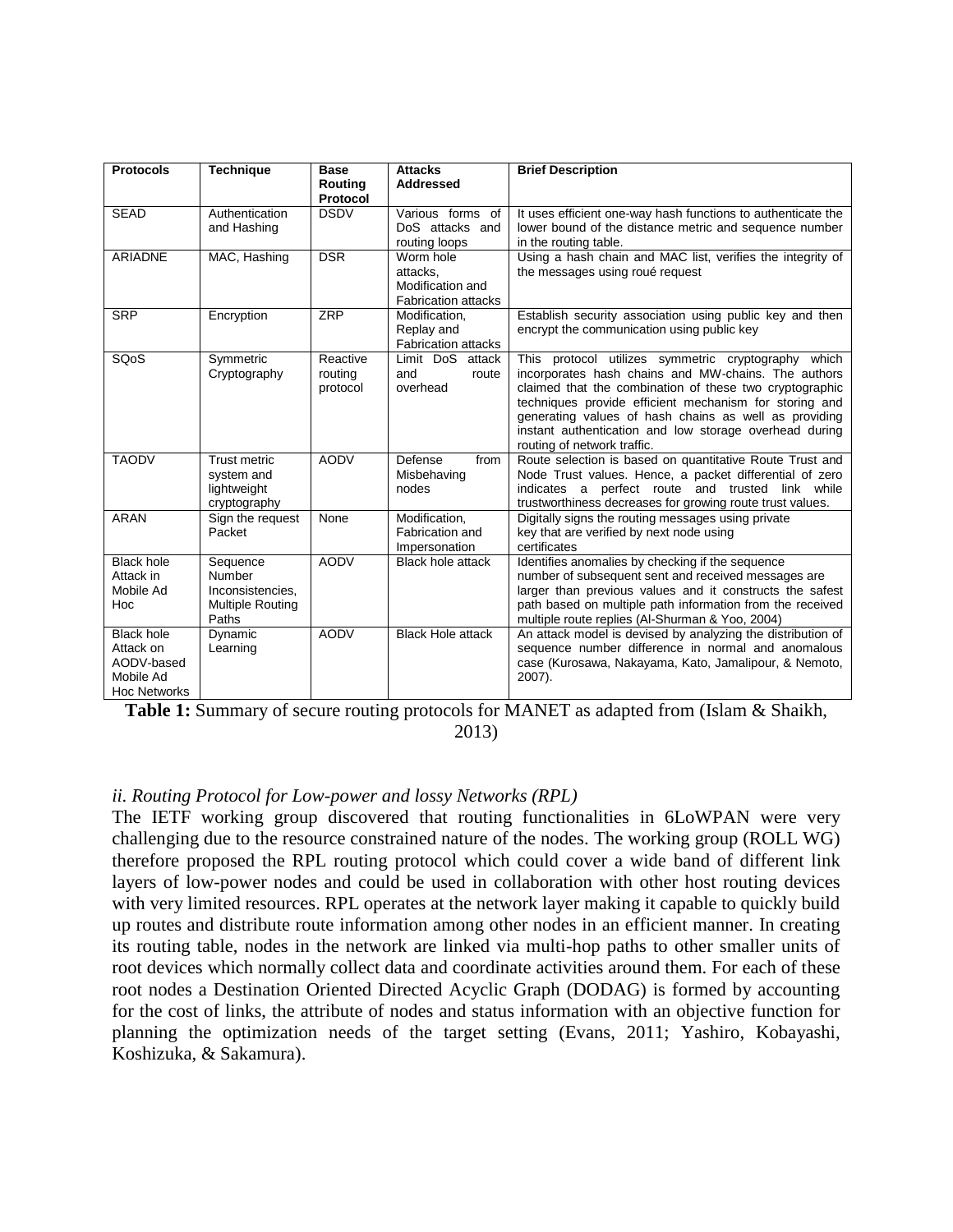#### *iii. Constrained Application Protocol (CoAP)*

CoAP is an application layer or software protocol developed by the "Constrained RESTful Environments" (CoRE) working group of IETF. The protocol was developed for use in very simple electronics devices which have low bandwidth and are resource-constrained. The protocol allows these devices to communicate interactively over the Internet (RESTful interactions). Devices such as low power sensors, switches, valves etc. were the target of this application layer protocol. CoAP embodies two sub-layers: a messaging layer and a request/response layer. The messaging sub-layer is responsible for duplicate detection and reliability for packet delivery in UDP [\(Evans, 2011;](#page-8-2) [Yashiro et al.\)](#page-9-8).

### **5. A three-tier secure routing Internet of Things architecture**

It has been projected that by 2020 there will be 50 billion devices connected together. One obvious aspect highlighted is the fact that most of the interconnectedness of the 50 billion devices will be between machines (M2M) and not human-to-machine (H2M). This however, brings a challenge in the assurance of what the machines will be processing when unsupervised or without a good security system implemented. Some security challenges include:

- i. *Hackers on the prowl*: hacktivists will find the IoT as a fertile ground to perpetrate their nefarious activities as they will have an abundant of devices they could hack into if a good secure network system is not implemented.
- ii. *Terrorism*: With massive amount of IoT devices deployed all over the world. There is no doubt that terrorists could and would seek to explore how they can use this new technology for their attacks.
- iii. *Privacy invasion*: Again with the deployment of these devices and no adequate security system implemented this could lead to privacy invasion of individuals, corporate bodies and governments.
- iv. *Public confidence*: Sequel to the issue of privacy invasion, public acceptance of the IoT will dwindle as people will feel their data could be compromised once they go online or that hackers/individuals could easily have access to their sensitive data.
- v. *Security and network exposure*: According to Symantec, a software security firm, in 2012 alone security breaches were estimated at US \$115 billion. Today it is estimated that there are 2.4 billion nodes online and extrapolating the figure we get \$50 per node in security breaches. Extrapolating this result to 50 billion devices that will be online by 2020, results in a whooping US \$2.5 trillion in security breaches. This is clearly not sustainable.

Our analysis indicates that configuring a secure routing system in the network layer of IoT becomes necessary in order to implement and have a secure IoT architecture especially during network routing. We hereby propose in figure 1 a three-tier architecture for a secure routing in IoT.

### **6. Secure routing in IoT: research challenges**

The Internet of Things (IoT) is swiftly unfolding with an increasing number of devices getting linked up to the internet each day. We see various heterogeneous devices getting networked together and communicating with one another. An example is in a household where PCs, game consoles, tablets, mobile devices, TVs and even refrigerators are getting connected to the internet [\(Ungurean, Gaitan, & Gaitan, 2014\)](#page-9-10). While this is good news for investors and manufacturers this however, opens up a new range of challenges in IoT, namely: data and network security of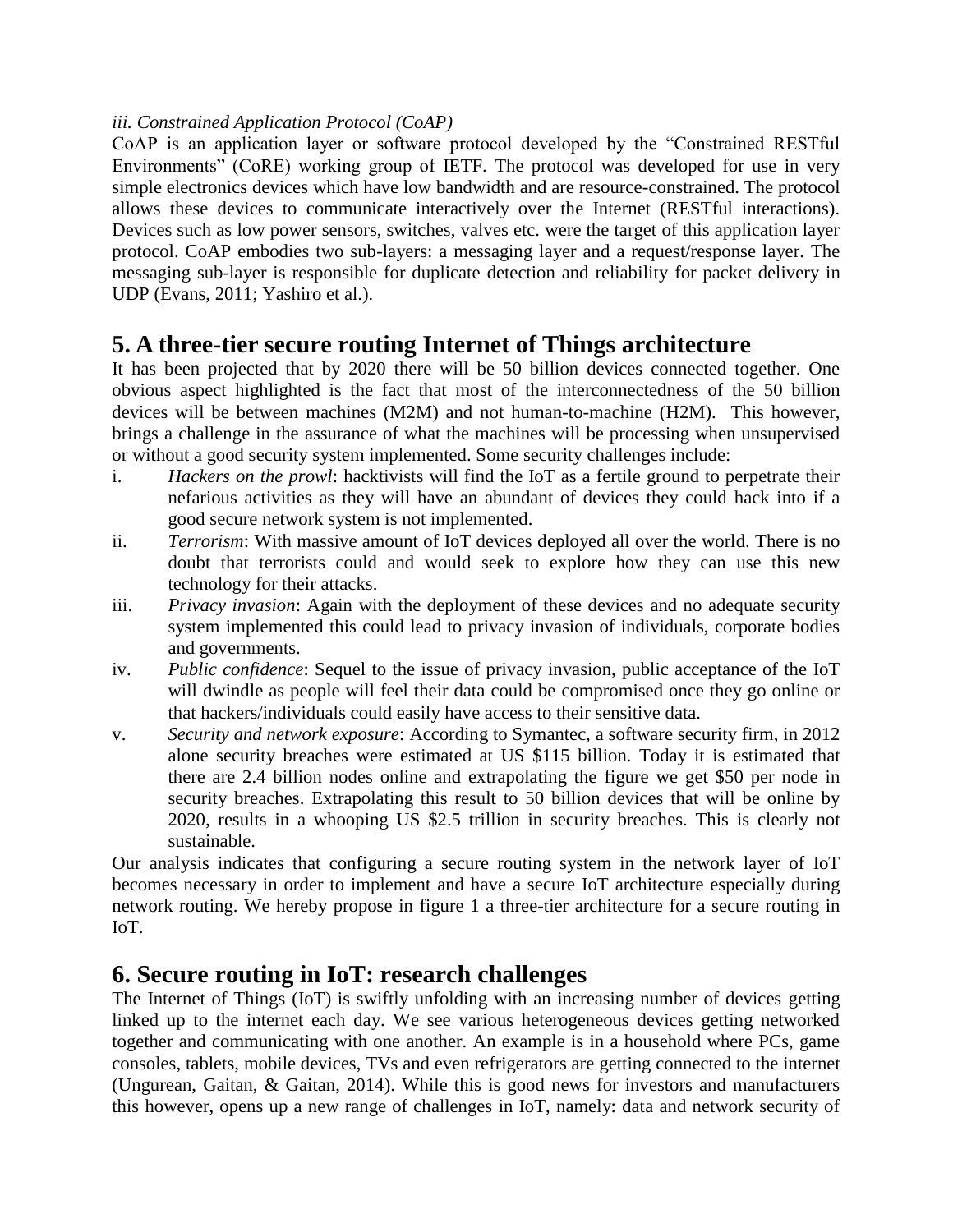IoT. Current research findings show that IT security threats for 2013 and 2014 are threats that subsist only with the presence of a network and they include: botnets, malware, Denial-of-Service (DoS) attack on financial services and Distributed Denial of Service (DDoS) attack, web-based malware, android malware and Spam [\(Mc Afee Labs, 2014;](#page-9-11) [Sophos Limited, 2013,](#page-9-12) [2014\)](#page-9-13). The IoT topology which is mostly an M2M communication network has the capacity to be hijacked by intruders and used to maliciously infiltrate a network and perpetrate a range of attacks. A fundamental research challenge is the lack of a standard and secure framework for the communication of these heterogeneous devices across platforms. Network security threats will pose a great challenge to public acceptability of the IoT if they are not addressed as quickly as possible. The threat situation is very fluid and the entire IoT topology is open to attacks if not given the necessary attention. Accordingly, we do not advocate the adoption of any secure routing protocols of MANET into IoT sensor nodes but an adaptive or improved version that will suit IoT nodes without impacting negatively on them.



**Figure 1:** A three-tier secure routing Internet of Things architectural layer

### **7. Conclusions**

We are close to having billions of devices online and talking to each other in a fashion that is not known to humans. This is a whole new paradigm and its implications are yet to be fully understood. This new technological landscape brings both benefits and attendant problems. It will be a good practice to pre-empt some of the attendant problems by putting in place measures to address them. One of such issues is secure routing in IoT. It will be good adopting a secure routing approach to secure network traffic from being compromised by malicious nodes on the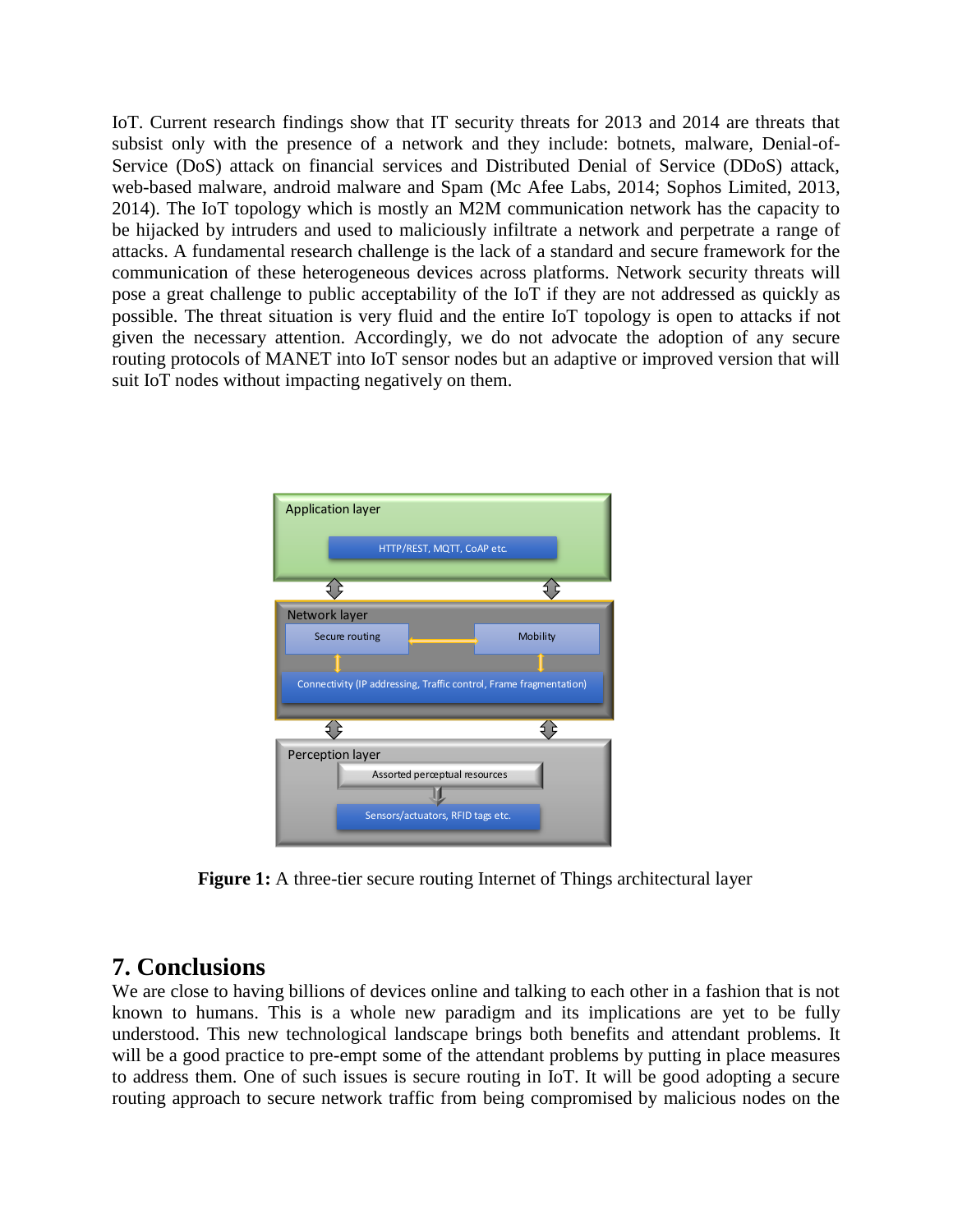network. The effect of such compromises could even cause public apathy towards a full acceptance of the Internet of Things. As noted in [\(Evans, 2011\)](#page-8-2) efforts to promote and secure the IoT will have to come from businesses, governments, standards organizations, and the research community while working together as a team in making IoT a success and the "next big thing" after the Internet.

### *References*

- <span id="page-8-13"></span>Al-Shurman, M., & Yoo, S.-M. (2004). Black Hole Attack in Mobile Ad Hoc Networks Symposium conducted at the meeting of the Annual Southeast Regional Conference
- <span id="page-8-9"></span>Bhalaji, N. (2009). Reliable Routing against Selective Packet Drop Attack in DSR based MANET. *Journal of Software, 4*(6).
- <span id="page-8-0"></span>CISCO. (2013). *The Internet of Everything (IoE): Connections Counter*. Retrieved December 2, 2014, 2014, from [http://newsroom.cisco.com/feature](http://newsroom.cisco.com/feature-content?type=webcontent&articleId=1208342)[content?type=webcontent&articleId=1208342](http://newsroom.cisco.com/feature-content?type=webcontent&articleId=1208342)
- <span id="page-8-8"></span>Djenouri, D., Khelladi, L., & Badache, A. N. (2005). A survey of security issues in mobile ad hoc and sensor networks. *Communications Surveys & Tutorials, IEEE, 7*(4), 2-28. doi:10.1109/COMST.2005.1593277
- <span id="page-8-1"></span>Ericsson. (2011). More than 50 billion connected devices: Driving forces. Retrieved from [http://www.akos-](http://www.akos-rs.si/files/Telekomunikacije/Digitalna_agenda/Internetni_protokol_Ipv6/More-than-50-billion-connected-devices.pdf)

[rs.si/files/Telekomunikacije/Digitalna\\_agenda/Internetni\\_protokol\\_Ipv6/More-than-50](http://www.akos-rs.si/files/Telekomunikacije/Digitalna_agenda/Internetni_protokol_Ipv6/More-than-50-billion-connected-devices.pdf) [billion-connected-devices.pdf](http://www.akos-rs.si/files/Telekomunikacije/Digitalna_agenda/Internetni_protokol_Ipv6/More-than-50-billion-connected-devices.pdf)

<span id="page-8-2"></span>Evans, D. (2011). The Internet of Things: How the Next Evolution of the Internet Is Changing Everything. Retrieved from

[http://www.cisco.com/web/about/ac79/docs/innov/IoT\\_IBSG\\_0411FINAL.pdf](http://www.cisco.com/web/about/ac79/docs/innov/IoT_IBSG_0411FINAL.pdf)

- <span id="page-8-4"></span>Giusto, D. (2010). *The Internet of things: 20th Tyrrhenian workshop on digital communications*. New York: Springer.
- <span id="page-8-5"></span>Gubbi, J., Buyya, R., Marusic, S., & Palaniswami, M. (2013). Internet of Things (IoT): A vision, architectural elements, and future directions. *Future Generation Computer Systems, 29*(7), 1645-1660. doi[:http://dx.doi.org/10.1016/j.future.2013.01.010](http://dx.doi.org/10.1016/j.future.2013.01.010)
- <span id="page-8-12"></span>Hummen, R., Hiller, J., Wirtz, H., Henze, M., Shafagh, H., & Wehrle, K. (April 17-19, 2013). 6LoWPAN Fragmentation Attacks and Mitigation Mechanisms*Association of Computing Machiner (ACM).* Symposium conducted at the meeting of the WiSec 2013, Budapest, Hungary.
- <span id="page-8-6"></span>Ilyas, M. (2003). *The handbook of ad hoc wireless networks*. Boca Raton: CRC Press.
- <span id="page-8-3"></span>International Telecommunication Union. (November, 2005). *ITU Internet Reports: The Internet of Things*. Retrieved from [http://www.itu.int/wsis/tunis/newsroom/stats/The-Internet-of-](http://www.itu.int/wsis/tunis/newsroom/stats/The-Internet-of-Things-2005.pdf)[Things-2005.pdf](http://www.itu.int/wsis/tunis/newsroom/stats/The-Internet-of-Things-2005.pdf)
- <span id="page-8-10"></span>Internet Engineering Task Force (IETF). (December, 2014). IPv6 over the TSCH mode of IEEE 802.15.4e (6tisch). Retrieved from https://datatracker.ietf.org/wg/6tisch/charter/
- <span id="page-8-7"></span>Islam, N., & Shaikh, Z. A. (2013). Security Issues in Mobile Ad Hoc Network In S. Khan & A.- S. K. Pathan (Eds.), *Wireless Networks and Security: Issues, Challenges and Research Trends* (pp. 49-56). Heidelberg, Germany: Springer-Verlag Berlin Heidelberg. doi:10.1007/978-3-642-36169-2
- <span id="page-8-11"></span>Kantzavelou, I., Tzikopoulos, P. F., & Katsikas, S. K. (May 29 - 31 2013). Detecting Intrusive Activities from Insiders in a Wireless Sensor Network using Game Theory Symposium